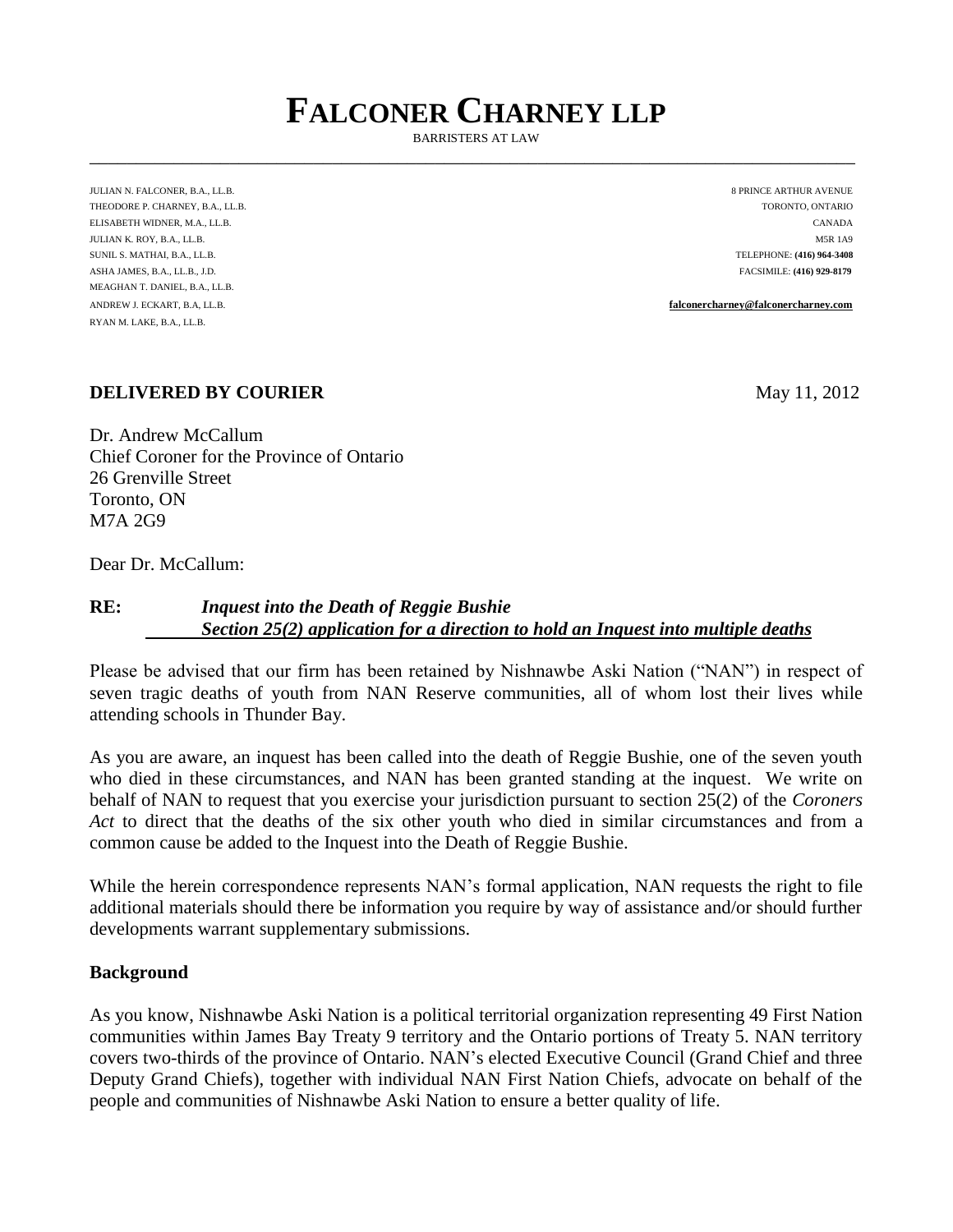NAN has an increasing concern about the safety of their young community members that attend high school in Thunder Bay. Many youth who grow up in small or remote fly-in communities must leave home in order to pursue a secondary school education. One high school they can attend is the Dennis Franklin Cromarty High School ("DFC") in Thunder Bay. Each year, this school receives First Nations students from various NAN Reserve communities, such as but not limited to, Fort Severn, Keewaywin, Webequie, Poplar Hill, Kasabonika Lake, and Pikangikum.

By correspondence dated March 6, 2008 (copy attached), NAN wrote to then Regional Supervising Coroner Dr. Eden concerning the deaths of First Nations students and expressed serious concern over the inexplicable loss of life. Sadly, two more youth have died since, making for a total of seven deaths of First Nations students attending schools in Thunder Bay.

In addition to a serious level of family and community grief over the losses of their children, a general community anxiety has now developed over the safety of their youth going forward. Five of the deaths have occurred from drowning and six of the youth went to the same school, DFC. There are patterns to the deaths that are readily discernible but there are also major questions being raised across NAN territories on the role of intentional acts in these deaths. In addition to Reggie Bushie, the youth who have died in similar circumstances are as follows:

- **Jethro Anderson** was a 15 year old First Nations student from Kasabonika Lake First Nation. Kasabonika Lake First Nation is a remote fly in community located more than 400km north of Sioux Lookout. Jethro died on November 11, 2000 from a drowning accident.
- **Curran Strang** was an 18 year old First Nations student from Pikangikum First Nation. Pikangikum First Nation is a remote fly in community located more than 200 km northwest of Sioux Lookout. Curran's lifeless body was pulled from the McIntyre Floodway in the intercity area of Thunder Bay on September 26, 2005, after a five day police search. The cause of death was drowning.
- **Paul Panacheese** was a First Nations student from Mishkeegogamang First Nation. Mishkeegogamang First Nation is a remote community of 1541 people located 500 km northwest of Thunder Bay. Paul died on November 11, 2006. Paul's death is alleged to have been drug related.
- **Robyn Harper** was a First Nations student from Keewaywin First Nation. Keewaywin First Nation is a remote fly in community of 265 people located more than 300 km northwest of Sioux Lookout. Robyn died on January 13, 2007. Robyn's death is alleged to have been alcohol related.
- **Kyle Morrisseau** was also from Keewaywin First Nation. A promising artist, he was the grandson of renowned artist, Norval Morrisseau. He was last seen alive on October 26, 2009. Kyle's body was discovered in the McIntyre River on November 10, 2009.
- **Jordan Wabasse** was a First Nations student from Webequie First Nation, a remote fly-in community more than 500 km. north of Thunder Bay. Jordan was an aspiring hockey player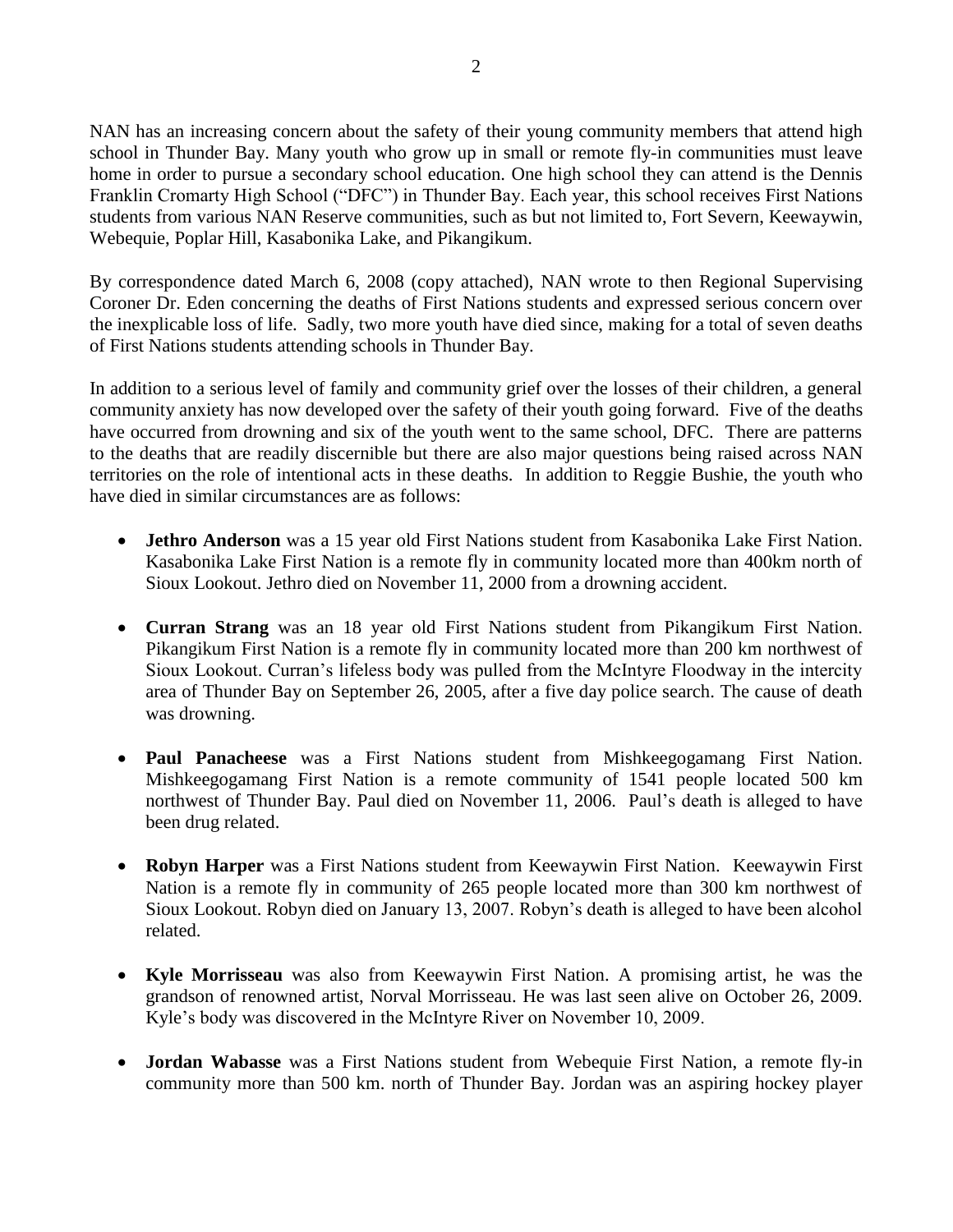who attended school in Thunder Bay in part to play organized hockey. Jordan disappeared on February 7, 2011, and was subsequently discovered in the Kaministiquia River in Thunder Bay.

NAN has had initial contacts with the families and is making arrangements to attend in the communities for more fulsome meetings. There is near unanimous support for this initiative amongst Chiefs and communities.

# **The grounds supporting NAN's request**

Section 25(2) of the *Act* authorizes the Chief Coroner to direct an inquest into multiple deaths:

INQUEST INTO MULTIPLE DEATHS – Where two ore more deaths appear to have occurred in the same event or from a common cause, the Chief Coroner may direct that one inquest be held into all the deaths.

NAN respectfully requests that the Bushie inquest be broadened to examine the deaths of all seven of these youth. The grounds for NAN's request are as follows:

## Commonality

We note that the deaths have several factors in common including: the deceased are all First Nations youth; they were all (apart from Jordan Wabasse) attending high school at DFC; they were all (apart from Paul Panacheese) from remote fly-in communities; and, they were all residing in Thunder Bay at the time of their death in a "foster" care type situation. These youth were all hundreds of kilometers from their home communities, in an unfamiliar environment without an adequate network of support to provide for their basic physical, emotional and psychological needs.

In order to give a direction pursuant to section  $25(2)$ , you need not be satisfied that the deaths in issue to have occurred from a common cause, only that the deaths appear to have occurred from a common cause.<sup>1</sup> It cannot be coincidence that so many youth from similar backgrounds, attending the same school, and with the same inadequate network of supports, died in strikingly similar circumstances. At minimum, these deaths "appear to have occurred … from a common cause" within the meaning of section  $25(2)$ .

## A broad systemic approach is required

It is evident that there are systemic issues causing these deaths, and that the social and preventative function of an inquest cannot be discharged without a broad contextual approach to the inquiry. A consideration of all seven deaths in the same proceeding would be the most effective means to ensure that the jury is in the best position to formulate the necessary systemic recommendations to resolve what amounts to a crisis for First Nations youth and communities.

 $\overline{a}$ <sup>1</sup> *People First of Ontario v. Porter, Regional Coroner Niagara* (1991), 5 O.R. (3d) 609 (Div. Ct.); rev'd on other grounds (1992), 6 O.R. (3d) 289 (C.A.)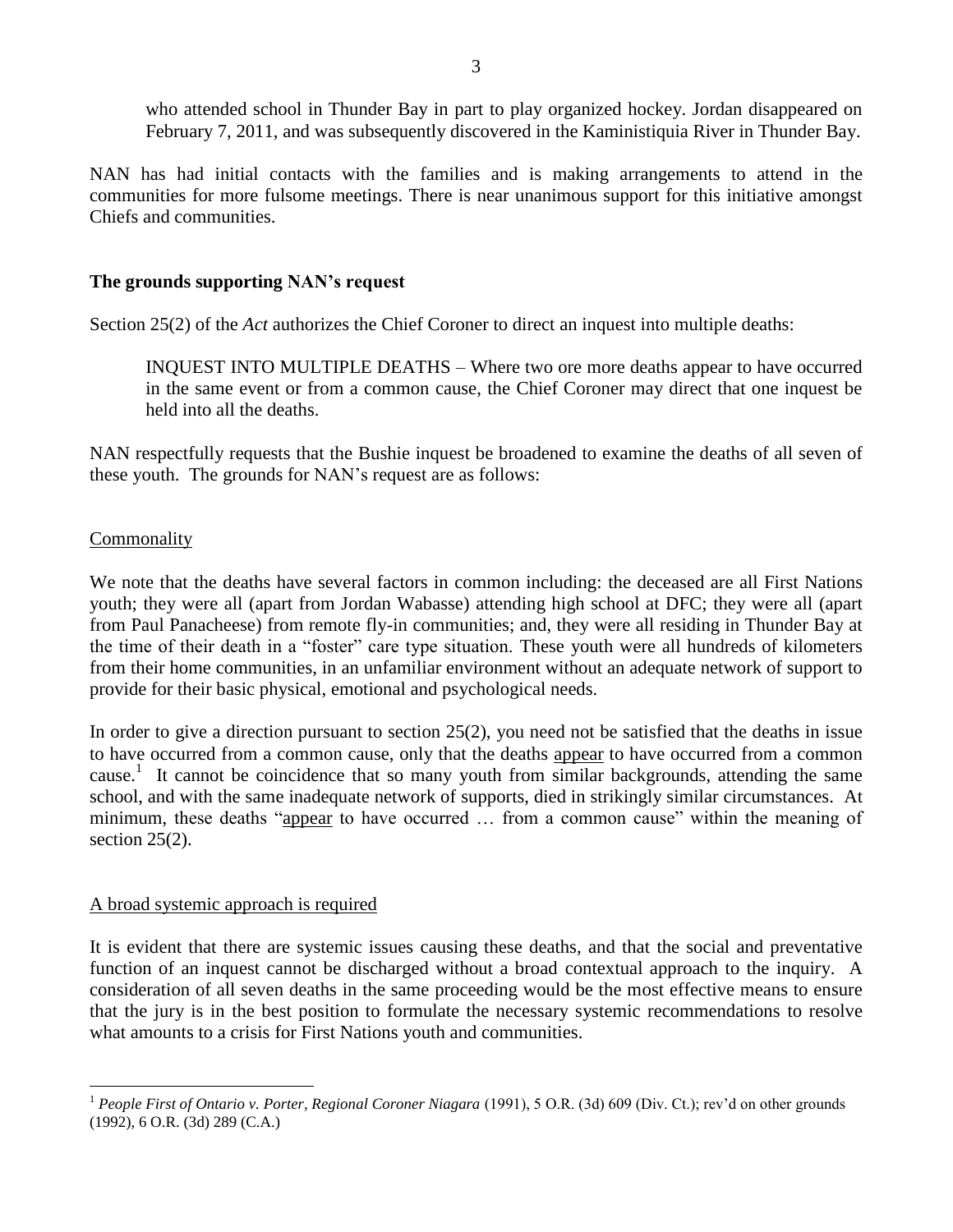It is submitted that the current inquest as presently constituted cannot fully satisfy the compelling need for a comprehensive examination of these deaths and the context that gave rise to them. Dr. Eden has explicitly ruled out an examination of the six additional deaths in his amended scope ruling delivered on May 19, 2009:

"This is an inquest into the death of Reggie Bushie. The inquest will examine the circumstances surrounding his death and will also explore issues concerning how First Nation youths are impacted when attending school far away from their home communities. While there may be some background information heard by the jury about similar deaths of other high school students, this inquest will not be looking into those deaths."

Also in his May 19, 2009, ruling, Dr. Eden declined NAN's request that evidence be called with respect to the systemic challenges facing First Nations youth in their home communities, the adequacy of funding for First Nations education, and the supports available for youth in Thunder Bay:

- 40. NAN and the Family of Reggie Bushie proposed that the Crown call Goyce Kakegamik, the former Deputy Grand Chief of NAN responsible for the education portfolio. He will be called to provide evidence which will provide the jury with an overview of:
	- a. Supports and services provided to prepare students prior to leaving their homes to attend school.
	- b. Challenges that students typically face in their home communities in general, and in Poplar Hill First Nation in particular.
	- c. Barriers to communication with parents due to lack of telephone access.

The broad examination of primary and secondary education in remote communities proposed by the applicant, while perhaps appropriate for a Royal Commission, has not been demonstrated to be relevant to the factual basis and statutory purpose of this inquest.

- 41. NAN and the Family of Reggie Bushie proposed that the Crown call Leigh Jesson of INAC, to discuss issues related to funding and the service delivery model. Witnesses already scheduled can provide adequate evidence on the service delivery model as it applied to Mr Bushie. This inquest relates to ensuring safety of students within the school system, and is not a Royal Commission into secondary education of First Nations youth. The applicant has not demonstrated an adequate nexus between the facts of the death and proposed evidence.
- 42. NAN and the Family of Reggie Bushie also proposed that the Crown call Anna Gibbon of the City of Thunder Bay Aboriginal Liaison Office, or Lynn Peterson, Mayor of Thunder Bay, to provide evidence regarding the role of the City of Thunder Bay. The application does not demonstrate an adequate nexus between the facts of the death and the proposed evidence.<sup>2</sup>

It is respectfully submitted that including all seven deaths for examination at an inquest is the only means by which the social and preventative functions of an inquest can be fulfilled.

 $\overline{a}$ 2 Ruling of Dr. Eden, May 19, 2009.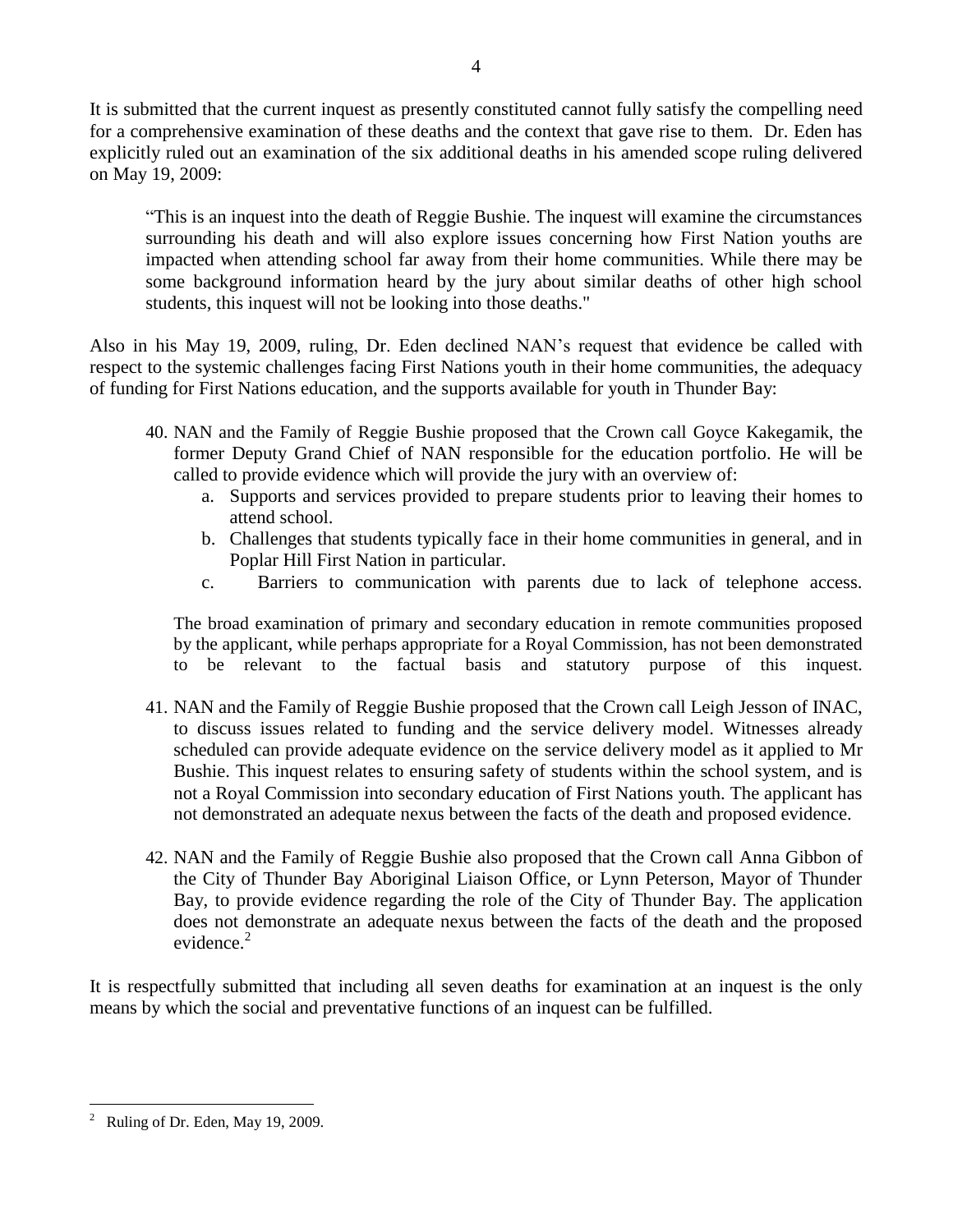#### The historical context of inadequate service of First Nations communities by the Coronial system

Respectfully, NAN further submits that the regrettable history of under-service of First Nations communities by the coronial system should properly be considered in your exercise of discretion under section 25(2). The Honourable Justice Goudge adverted to this history in the final report of the *Inquiry into Pediatric Forensic Pathology in Ontario*:

There are formidable challenges in delivering adequate coronial and forensic pathology services to First Nations and other remote communities in Northern Ontario. These challenges cannot be taken as a licence for acceptance of the status quo. Today, for example, death scenes are seldom attended by Coroners, let alone pathologist. And many families who suffer the death of a child are left too much in the dark about autopsy procedures and even why their child died. The people of Northern Ontario are entitled to coronial and forensic pathology services that are reasonably equivalent to those services provided elsewhere in the province, even though doing so will cost more in the North. For the First Nations, inadequacies in the delivery of pediatric forensic pathology services are seen as only part of much larger systemic issues: inadequate medical care; limited financial and human resources; high mortality rates, particularly for children and young people in a number of communities; and what are seen as institutional failures to respond to the unique cultural, spiritual, religious, and linguistic character of First Nations.<sup>3</sup>

It is important that, in the discharge of its duties, the OCCO address these issues with sensitivity and understanding.

The deaths of these seven young people are an issue of utmost importance to communities in NAN territory. There is a substantial risk that the failure to hold an inquest into all of these tragic deaths would give rise to a reasonable perception amongst First Nations people that the failings identified by Justice Goudge have not been fully redressed. It is essential for the proper functioning of the coronial system that a respectful relationship be restored between the Office of the Chief Coroner and First Nations communities. A direction these six deaths be added to the Bushie inquest would be an important step in this process.

#### The purposes of an inquest

A direction that these six deaths be added to the Bushie inquest would also be consistent with the purposes of an inquest as described by our courts. The Ontario Divisional Court described the three functions of an inquest in the following terms:

... the inquest should serve three primary functions: as a means for public ascertainment of facts relating to deaths, as a means for formally focusing community attention on and initiating community response to preventable deaths, and as a **means for satisfying the community that the circumstances surrounding the death of no one of its members will be overlooked, concealed, or ignored** [emphasis added]. 4

 $\overline{a}$ 

<sup>3</sup> Inquiry into Pediatric Forensic Pathology in Ontario, Report, Executive Summary (2008) Toronto: Queens Printer for Ontario at pg. 49 to 50.

<sup>4</sup> *People First of Ontario*, *supra*.